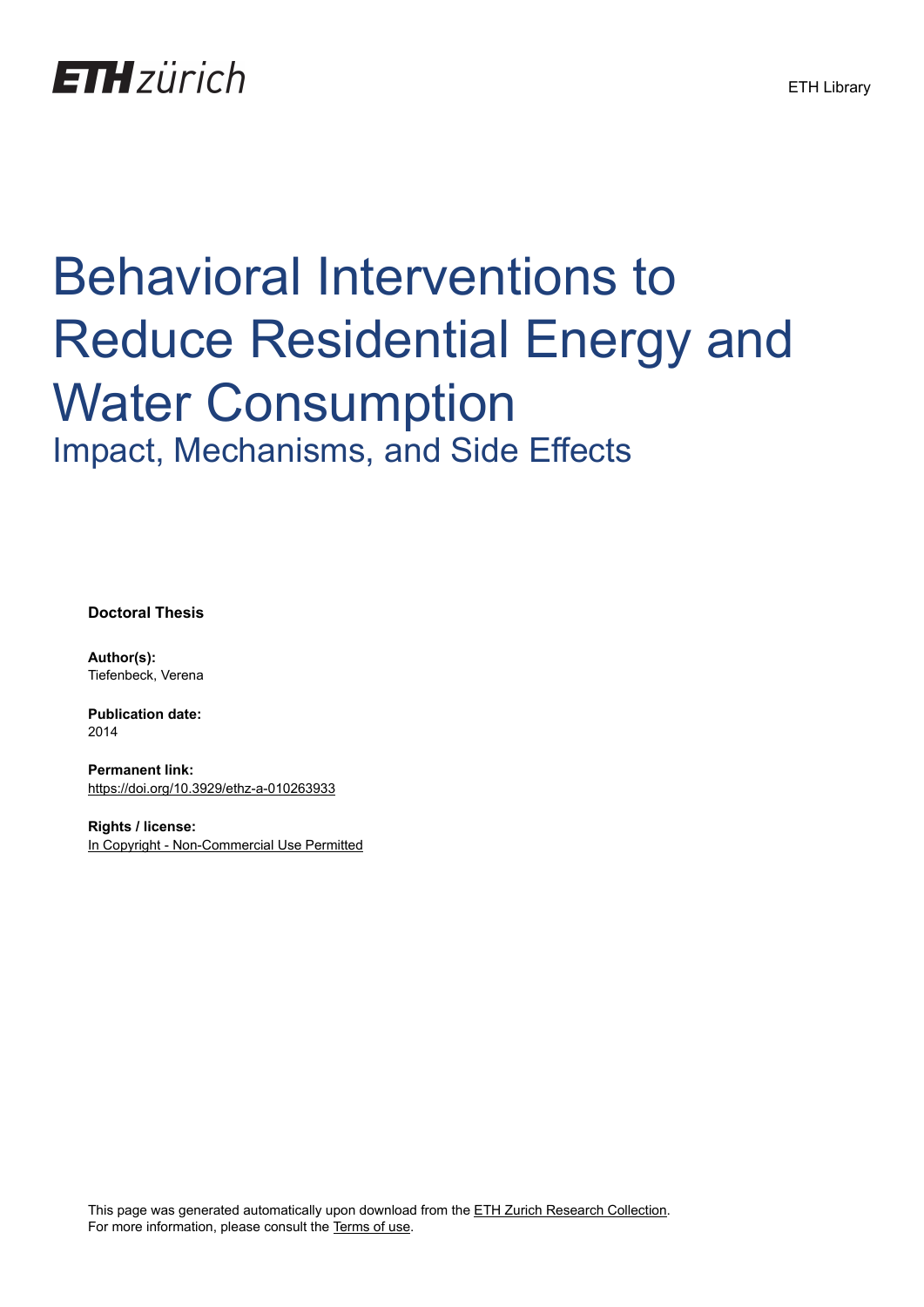DISS. ETH NO. 22054

### **Behavioral Interventions to Reduce Residential Energy and Water Consumption: Impact, Mechanisms, and Side Effects**

A thesis submitted to attain the degree of DOCTOR OF SCIENCES of ETH ZURICH

(Dr. sc. ETH Zurich)

presented by

#### VERENA TIEFENBECK

Dipl-Ing., Technische Universität München & Ecole Centrale Paris

born on 25.12.1983

citizen of Germany

accepted on the recommendation of

Prof. Dr. Elgar Fleisch, ETH Zurich (advisor) Prof. Dr. Lorenz Goette, University of Lausanne Prof. Dr. Thorsten Staake, University of Bamberg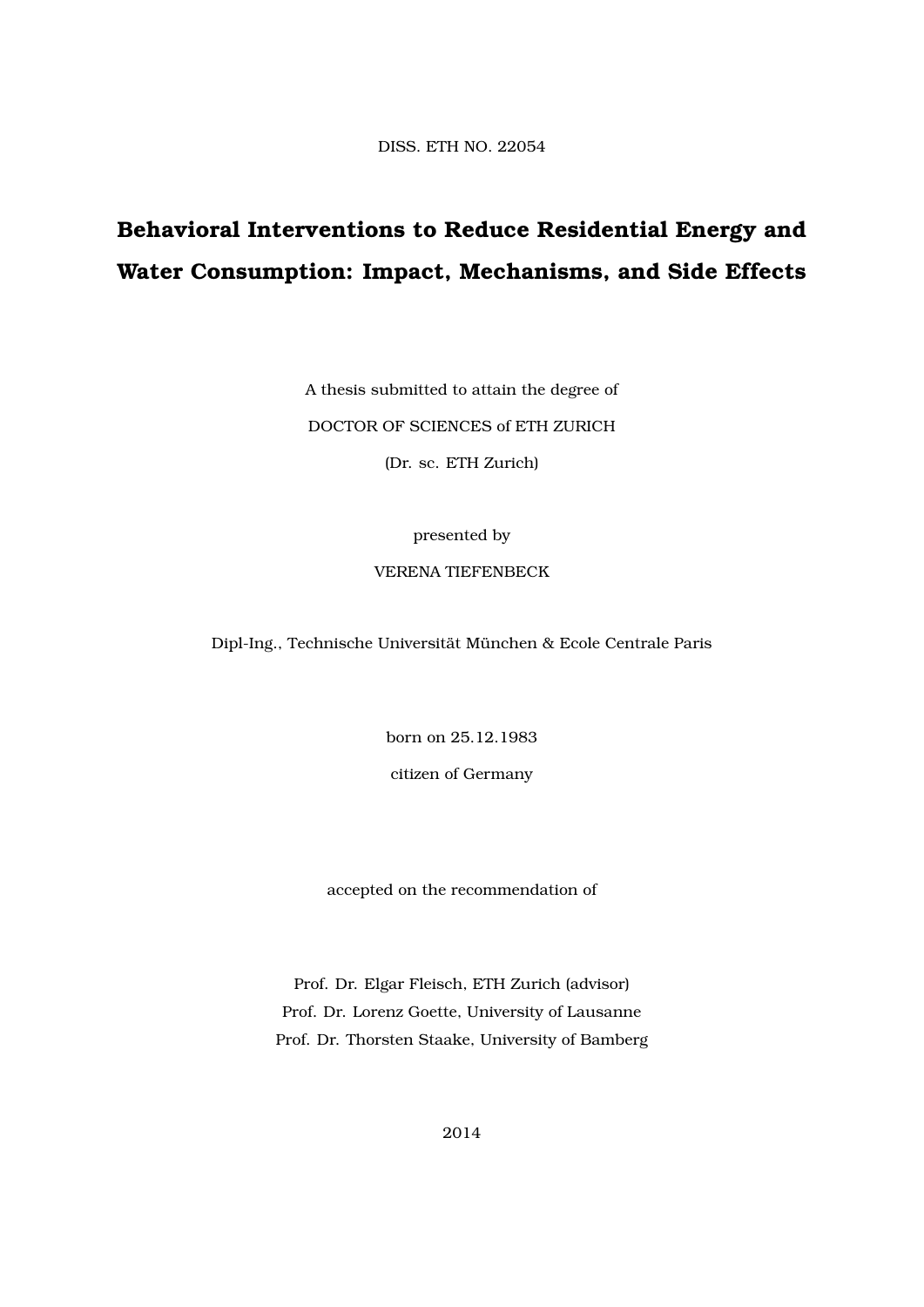### **Abstract**

Natural resources and the benefits derived from their utilization are fundamental for human life. Since the advent of industrialization, the global demand for energy and water in particular has been continuously growing. This development fuels a variety of well-known environmental and geopolitical problems (e.g., carbon emissions, energy security, access to water), creating a growing policy interest in resource conservation. Aside from technical parameters, behavior has been identified as the most important factor governing energy consumption. While the development and implementation of technological innovations is often slow, costly, and risky, pricing mechanisms and regulations often face acceptance issues and political opposition. Against this background, behavioral interventions are increasingly viewed as a politically feasible instrument to promote resource conservation and to increase energy efficiency quickly, at scale, and in addition to technological efficiency gains. In particular, feedback, i.e., providing information about one's own or other people's behavior, has been identified as a cost-effective, scalable, and relatively persistent tool to influence consumer choices. As a result, such behavioral interventions have been rolled out to millions of households. Among feedback programs, the most widespread approach consists in monthly or quarterly mailed reports that compare households' utility consumption with similar homes. While the average conservation impact between 1% and 3% may seem low at first glance, these programs are highly cost-effective and scalable (1% opt-out rate).

Given the scale of the programs that have been rolled out to date, it is all the more astonishing that key aspects of feedback interventions are still unclear. In particular, the underlying psychological mechanisms that drive people to adopt efficient technologies or to engage in curtailment behaviors are not well understood. Furthermore, evidence on the influence of household characteristics and demographics is also not conclusive. Little is known about potential side effects of behavioral interventions, whether the effect of such programs is contained to the target behavior(s), or whether these interventions also have positive or negative repercussions into other behavior domains, as studies conducted in laboratory settings suggest. Furthermore, while *behavior-specific real-time* feedback has been identified as a powerful instrument to influence consumer choices in a series of small-scale pilots, a demonstration of the cost-effectiveness and scalability of that approach is still missing.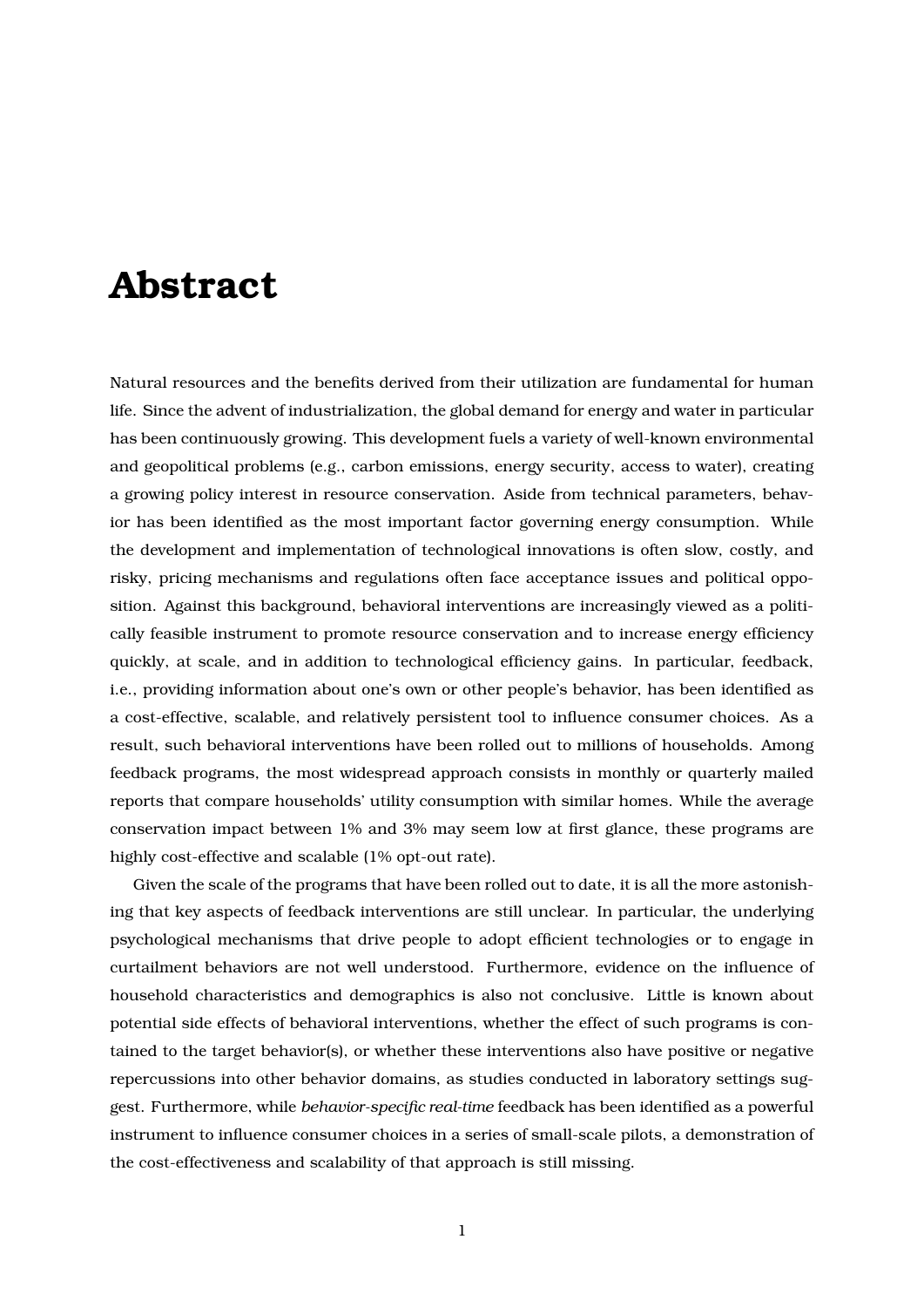#### Abstract 2

To explore these questions in a real-world setting, two separate randomized controlled trials are designed and implemented as part of this thesis. In both studies, water and energy (resp. electricity) measurements of 697 (resp. 154) households over two (resp. three) months serve as the dependent variables. While the second study investigates side effects of a behavioral intervention, the first one explores the effectiveness of behavior-specific realtime feedback, the underlying psychological mechanisms, and the influence of household characteristics. To that end, extensive survey data are combined with granular resource consumption measurements related to a specific behavior (showering).

The results of the first study provide quantitative evidence for a growing intensity of resource use of daily behaviors due to changing norms and conventions: The data indicate that the resource intensity per shower increased to the 2.3-fold within a single generation. At the same time, the findings suggest that behavior-specific feedback can help address these issues. The results show that behavior-specific real-time consumption feedback can prompt substantial behavior changes, inducing an average reduction of 23% in both energy and water consumption for the target behavior. The effect is persistent throughout the duration of the study. Projected to one year, this amounts to energy savings of 443 kWh and a conservation of 8,500 liters of drinking water per household. Both in relative and in absolute numbers, the impact is substantially higher than that achieved by traditional feedback programs. Thanks to the large effect size, it is possible to disentangle the underlying psychological mechanisms and the role of household characteristics to explain the heterogeneity in the treatment effect. The results state that positive mechanisms drive the conservation effect, not psychological pressure. The findings also manifest that the savings are not driven by a small group of environmentalists: The net conservation effect is independent of environmental attitudes. In addition to its direct impact on behavior, real-time consumption feedback also appears to substantially increase knowledge about resource consumption.

However, the findings of the second study provide evidence that behavioral interventions can also cause measurable negative side effects. Moreover, the study shows that adverse outcomes can more than offset the benefits on the primarily targeted behavior if the program does not focus on the behaviors which are most relevant to households' resource consumption.

This thesis advances the theoretical foundation of behavioral interventions by contributing essential and far-reaching insights into underlying mechanisms and potential side effects, which are relevant for several research disciplines. At the same time, the findings entail important guidelines and recommendations for policymakers, utility companies, technology and program developers, and other practitioners. The insights into the underlying psychological mechanisms suggest that behavior-specific real-time feedback is highly scalable (without compromising conservation impact) and amenable to widespread adoption. Furthermore, profiling, e.g., targeting households with an above-average baseline consumption, can double the treatment effect, raising the cost-effectiveness of future deployments even further.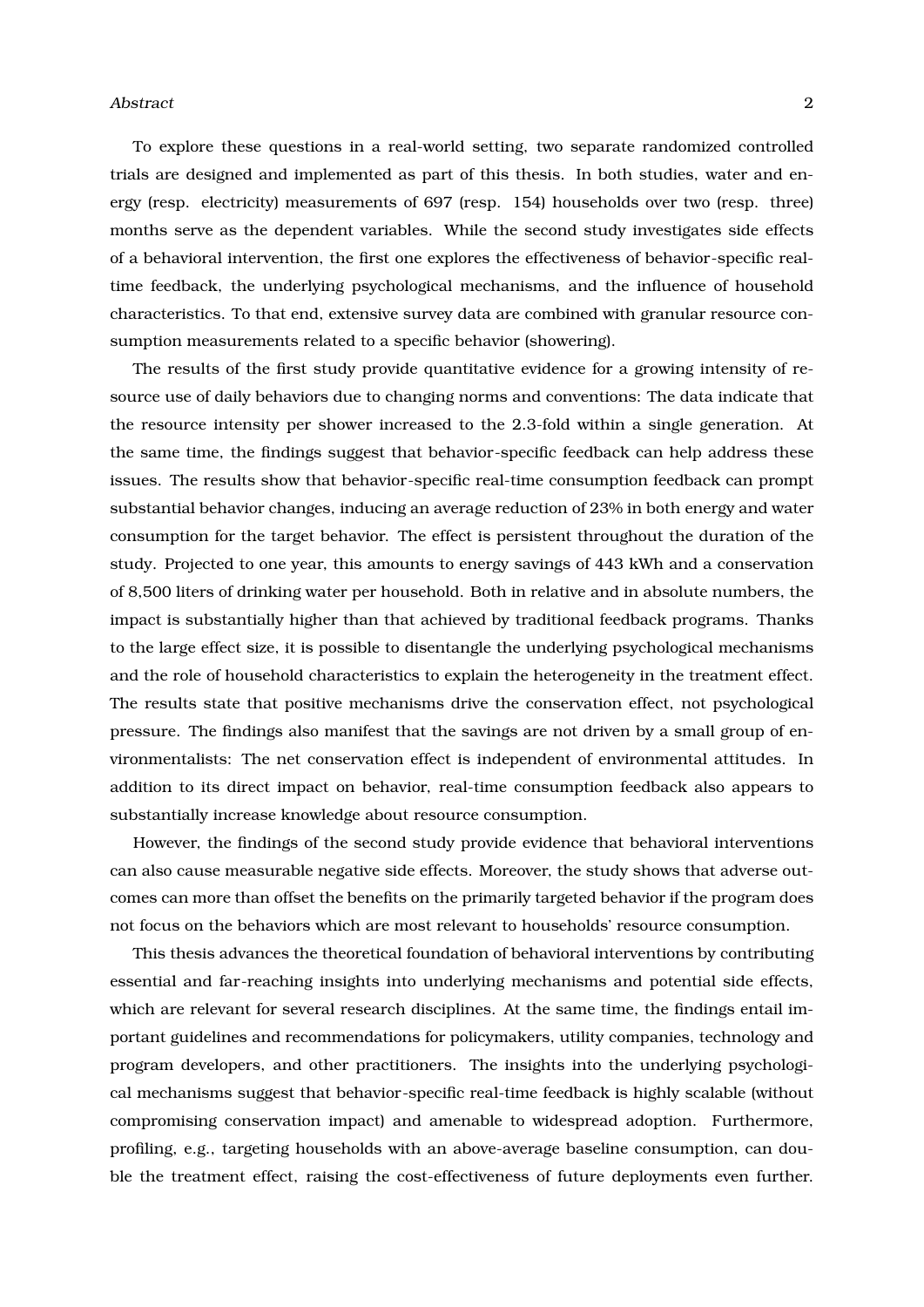#### Abstract 3 and 3 and 3 and 3 and 3 and 3 and 3 and 3 and 3 and 3 and 3 and 3 and 3 and 3 and 3 and 3 and 3 and 3 and 3 and 3 and 3 and 3 and 3 and 3 and 3 and 3 and 3 and 3 and 3 and 3 and 3 and 3 and 3 and 3 and 3 and 3 a

These insights can be vital for other innovative technologies and companies to overcome existing barriers to market entry. Furthermore, the outcomes of both studies emphasize the importance of behavioral programs achieving a) a high degree of effectiveness, by focusing on environmentally significant behaviors, combined with b) a high degree of efficiency through powerful instruments. That way, it is possible to maximize program impact, while reducing the potential of adverse outcomes. On the one hand, the example of real-time feedback on shower behavior demonstrates that this combination can have a substantial impact on resource consumption, also in absolute numbers. On the other hand, the second study shows that adverse outcomes can loom large: Focusing on the most relevant behaviors reduces the room for negative side effects. The mechanisms indicate that under these circumstances, behavioral interventions are able to unambiguously enhance social welfare (e.g., by reducing emissions) *and* individual utility: They help many individuals act in line with their preferences without decreasing utility for anyone, making such interventions a particularly normatively desirable policy instrument. From a policy perspective, the evidence for the massive growth in resource intensity for showering given in the first study, as well as the insights into adverse side effects presented in the second study, both point out the importance of adopting a comprehensive view in the evaluation of studies, behavioral programs, and resource demand projections.

This thesis also paves the way for follow-up research, e.g., on the long-term persistence of the effects. Altogether, these insights may equally be applied to other environmentally significant domains like space heating or electricity smart metering - and beyond, e.g., to fields like nutrition and exercise.

In conclusion, this thesis provides strong evidence that behavioral interventions are powerful, scalable, and cost-effective tools to promote resource conservation. When applied wisely, these programs can be beneficial for the individual and contribute to society. As a result, they hold the potential to play a significant role in the pursuit of environmental and geopolitical goals.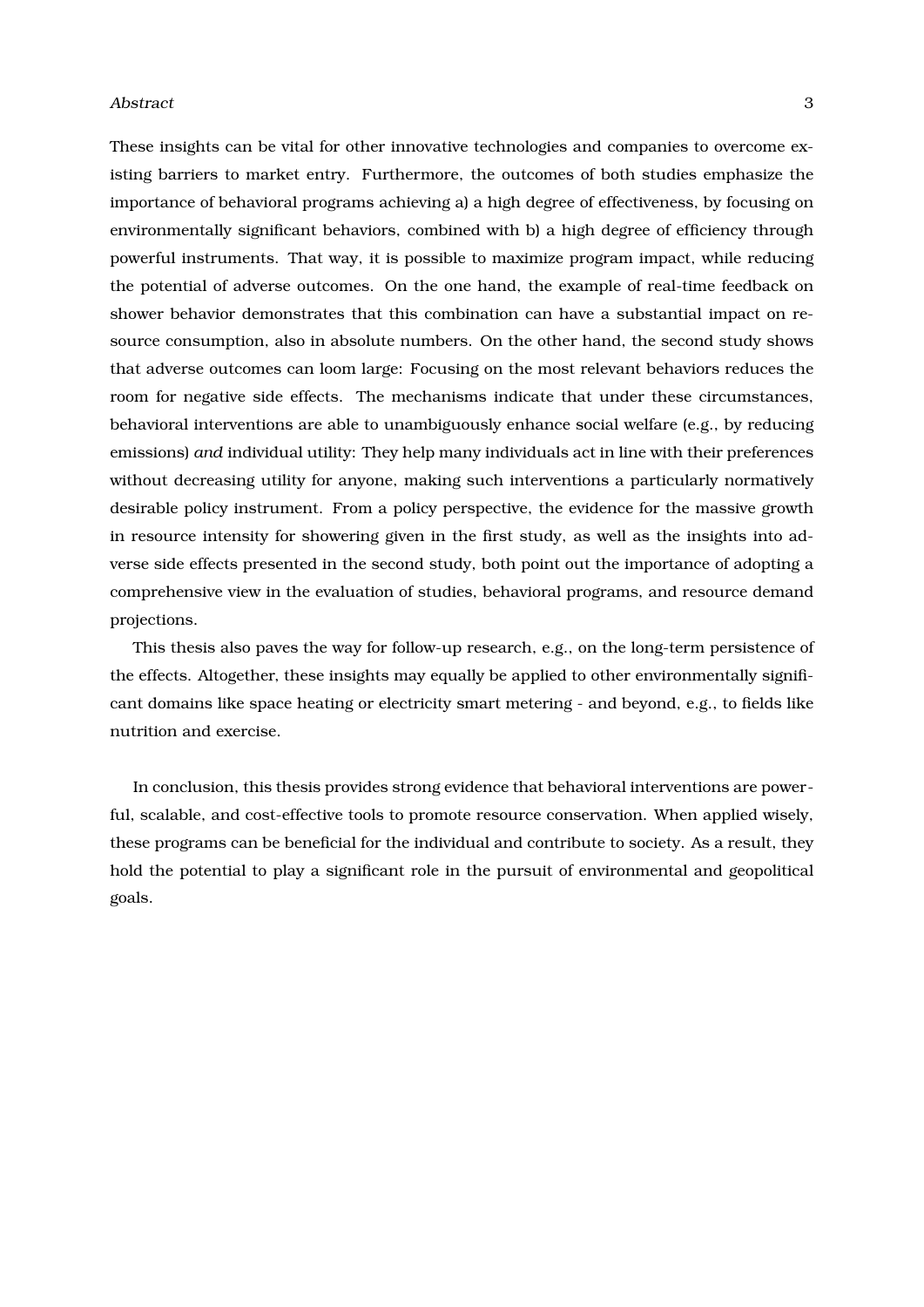### **Kurzfassung**

Natürliche Ressourcen und die mit ihrer Nutzung verbundenen positiven Aspekte sind essentiell für das menschliche Dasein. Seit dem Zeitalter der Industrialisierung ist der weltweite Energie- und Wasserverbrauch kontinuierlich angestiegen. Diese Entwicklung verstärkt eine Reihe wohlbekannter Probleme umwelt- und geopolitischer Natur (wie CO<sub>2</sub>-Ausstoss, Energieversorgungssicherheit, oder Zugang zu Wasser), was zu einem wachsenden Interesse der Politik am sparsamen Umgang mit Ressourcen führt. Neben technischen Parametern wird der Energieverbrauch massgeblich von Verhaltensweisen bestimmt. Während die Entwicklung und Einführung technischer Innovationen oft langsam, kostspielig und mit Risiken verbunden ist, stossen Preismechanismen und gesetzliche Regulierung häufig auf Akzeptanzprobleme und politischen Widerstand. Vor diesem Hintergrund werden Massnahmen, die das Verhalten betreffen ("Verhaltensinterventionen") mehr und mehr als politisch durchsetzbares Instrument gesehen, um einen sparsameren Umgang mit Ressourcen zu erwirken und um Energieeffizienz zügig, in grossem Umfang, und zusätzlich zu technologiebedingten Effizienzgewinnen zu erhöhen. Insbesondere Feedback, d.h. das Zurverfügungstellen von Informationen zum eigenen Verhalten oder dem anderer Personen, wurde als kostengünstiges, skalierbares und relativ beständiges Instrument identifiziert, um das Verbrauchsverhalten zu beeinflussen. Infolgedessen wurden derartige Verhaltensinterventionen bereits bei Millionen von Haushalten durchgeführt. Der verbreitetste Ansatz bei solchen Feedbackprogrammen besteht darin, Haushalten monatlich oder quartalsweise Berichte zu senden, die den jeweiligen Ressourcenverbrauch mit demjenigen ähnlicher Haushalte vergleichen. Wenngleich der durchschnittliche Einspareffekt von 1 bis 3% auf den ersten Blick gering anmuten mag, sind diese Programme höchst kostengünstig und skalierbar (1% Ausstiegsquote).

Angesichts des Umfangs der bis dato durchgeführten Programme ist es umso erstaunlicher, dass zentrale Aspekte von Verhaltensinterventionen noch nicht ergründet sind. Insbesondere die zugrundeliegenden psychologischen Mechanismen, die Menschen dazu bewegen, effiziente Technologien zu nutzen oder sich ressourcensparsam zu verhalten, sind wenig ergründet. Aussagen zum Einfluss von Haushaltscharakteristika und demographischer Aspekte sind widersprüchlich. Auch über das mögliche Auftreten von Nebeneffekten bei Verhaltensinterventionen ist wenig bekannt: Nämlich ob die Wirkung auf die Verhaltensbereiche beschränkt ist, auf die das Programm (eigentlich) abzielt, oder ob diese Programme darüber hinaus posi-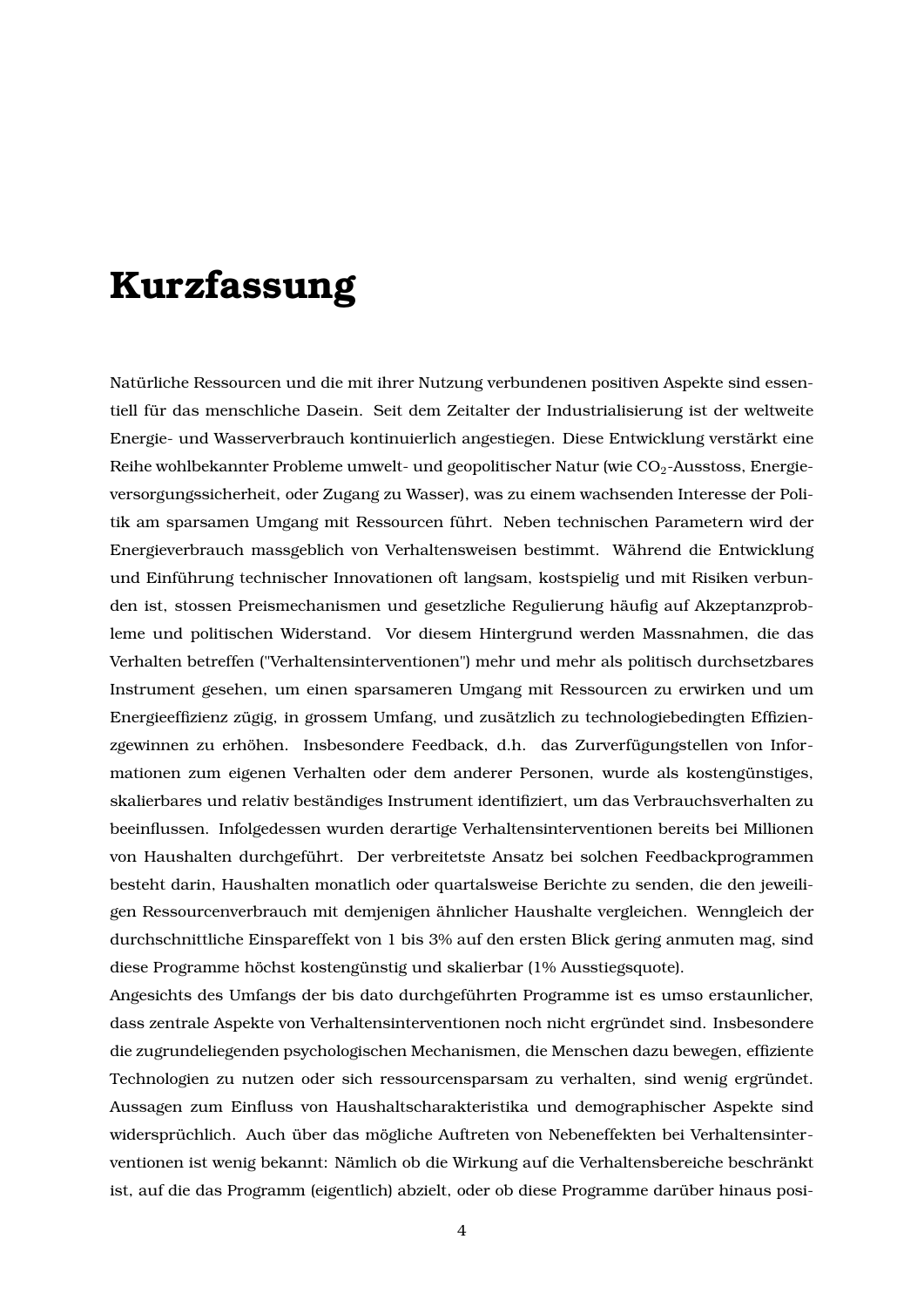#### Kurzfassung 5

tive oder negative Nebenwirkungen auf andere Verhaltensbereiche ausüben, worauf Laborstudien hinweisen. Darüber hinaus hat eine Reihe kleinerer Pilotstudien ergeben, dass *Echtzeit-Feedback zum Ressourcenverbrauch bei einer konkreten Handlung* ein besonders wirksames Instrument ist, um Verbrauchsverhalten zu beeinflussen; ein Nachweis der Kosteneffizienz und der Skalierbarkeit dieses Ansatzes wurde jedoch bislang noch nicht erbracht.

Um diesen Fragen in der Praxis auf den Grund zu gehen, wurden im Rahmen dieser Dissertation zwei voneinander unabhängige randomisierte kontrollierte Studien konzipiert und durchgeführt. In beiden Studien dienen Wasser- und Energie- (bzw. Strom-)verbrauchswerte von 697 (bzw. 154) Haushalten über zwei (bzw. drei) Monate hinweg als abhängige Variablen. Während die zweite Studie die Nebenwirkungen von Verhaltensinterventionen untersucht, ermittelt die erste Studie die Wirkung von verhaltensspezifischem Echtzeit-Feedback, sowie die psychologischen Mechanismen, die diesem zugrunde liegen und den Einfluss von Haushaltscharakteristika. Hierzu werden umfangreiche Umfragedaten mit detaillierten Messwerten zum Ressourcenverbrauch bei einem konkreten Verhalten (Duschen) kombiniert.

Die Ergebnisse der ersten Studie liefern einen quantitativen Nachweis für die wachsende Ressourcenintensität alltäglicher Verhaltensweisen, vermutlich hervorgerufen durch sich wandelnde Normen und Konventionen: Die Daten zeigen, dass die Ressourcenintensität pro Duschvorgang innerhalb von nur einer Generation auf das 2,3-fache angestiegen ist. Die Ergebnisse weisen jedoch darauf hin, dass von verhaltensspezifisches Echtzeit-Feedback dazu beitragen kann, dies zu adressieren. Die Resultate zeigen, dass verhaltensspezifisches Echtzeit-Feedback erhebliche Verhaltensänderungen bewirken kann: Die durchschnittliche Einsparung an Energie und Wasser beim anvisierte Verhalten beträgt 23%. Der Effekt ist während der gesamten Studiendauer stabil. Auf ein Jahr hochgerechnet ergeben sich somit Einsparungen von 443 kWh an Energie und von 8.500 Liter Trinkwasser. In relativen wie absoluten Zahlen ist die Wirkung somit massgeblich höher als bei konventionellen Feedbackprogrammen. Dank der grossen Effektstärke ist es möglich, die zugrunde liegenden psychologischen Mechanismen und den Einfluss von Haushaltscharakteristika zu analysieren, um die Varianz im Behandlungseffekt (treatment effect) zu erklären. Die Ergebnisse offenbaren, dass *positive* Mechanismen den Einsparungseffekt bedingen, nicht psychologischer Druck. Zudem zeigen die Resultate, dass der Einspareffekt nicht nur von einer kleinen Teilgruppe besonders umweltbewusster Teilnehmer getrieben werden: Die Nettoeinsparung ist unabhängig von der Umwelteinstellung. Abgesehen von der direkten Wirkung auf das Verhalten scheint Echtzeit-Feedback auch das Wissen zum Ressourcenverbrauch massgeblich zu steigern.

Die Ergebnisse der zweiten Studie liefern jedoch Indizien dafür, dass Verhaltensinterventionen auch messbare negative Nebenwirkungen verursachen können. Darüber hinaus zeigt die Studie, dass die negativen Nebenwirkungen die positive Wirkung des primär anvisierten Verhaltens mehr als zunichte machen können, wenn das Programm nicht auf die Verhaltensbereiche abzielt, die den Ressourcenverbrauch im Haushalt am massgeblichsten beeinflussen.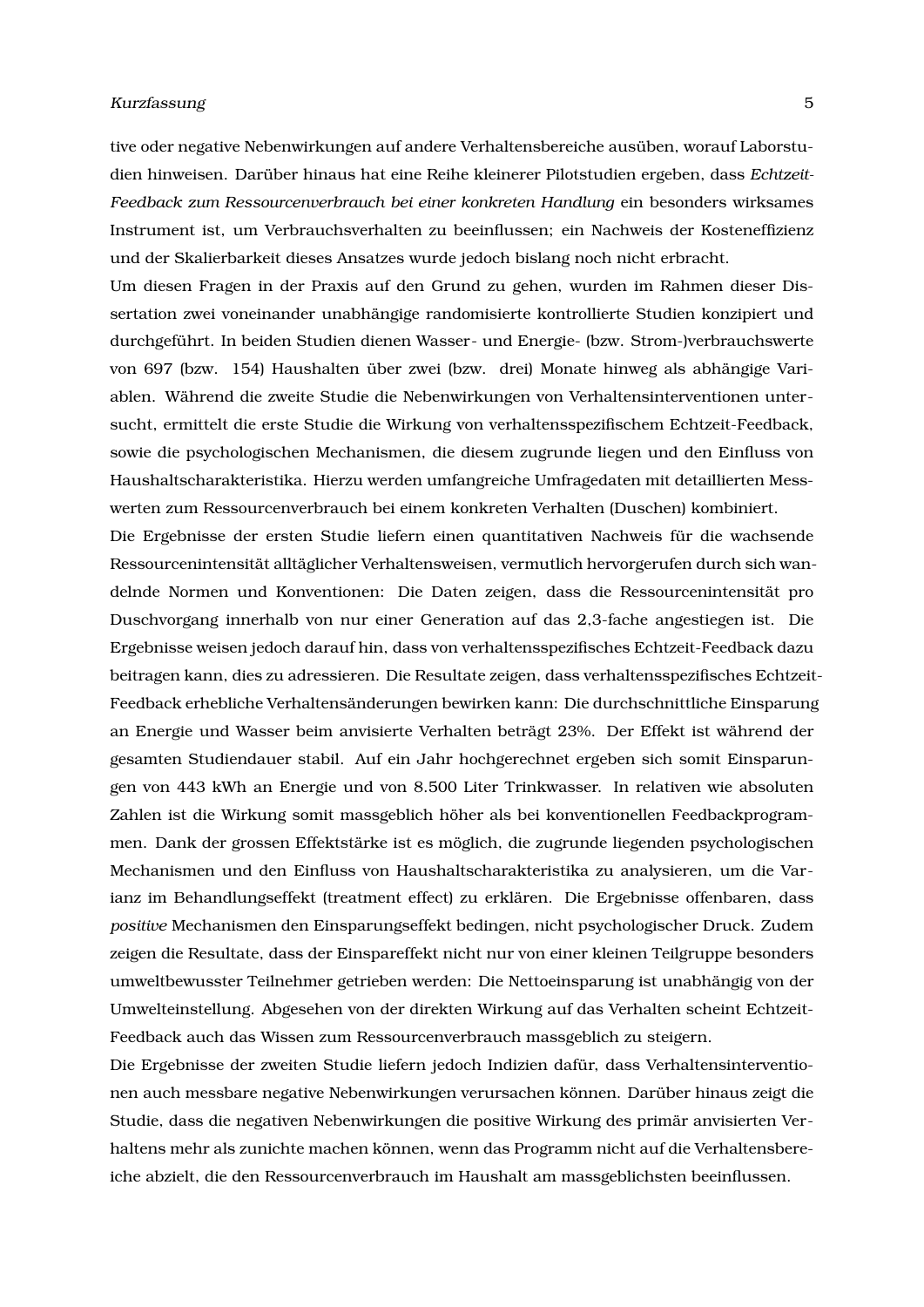#### Kurzfassung 6

Diese Dissertation erweitert die theoretischen Grundlagen zu Verhaltensinterventionen, indem sie essentielle und weitreichende Erkenntnisse zu den zugrunde liegenden Mechanismen und zu möglicherweise auftretenden Nebeneffekten beiträgt. Zugleich leiten sich wichtige Leitfäden und Handlungsempfehlungen für Politik, Energieversorger, Technologie- und Projektentwickler sowie weitere Interessensgruppen ab. Die Erkenntnisse bezüglich der psychologischen Mechanismen legen nahe, dass verhaltensspezifisches Echtzeit-Feedback in hohem Masse skalierbar ist (ohne dabei den Einspareffekt zu schmälern) und sich für einen grossflächigen Einsatz eignet. Zudem kann eine intelligente Segmentierung ("Profiling") - also eine gezielte Ansprache von Haushalten mit einem Verbrauch oberhalb des Durchschnitts die Effektgrösse verdoppeln und somit die Kosteneffizienz künftiger Programme noch weiter erhöhen. Diese Erkenntnisse können auch für andere innovative Technologien und Unternehmen überlebenswichtig sein, um vorhandene Markteintrittsbarrieren zu überwinden.

Darüber hinaus betonen beide Studien, dass Verhaltensinterventionen zugleich ein hohes Mass erzielen müssen a) an Effektivität, indem sie auf besonders umweltrelevante Handlungsbereiche abzielen und b) an Effizienz durch besonders wirksame Interventionen. Dies ermöglicht es, die positive Wirkung der Programme zu maximieren und gleichzeitig das Potential von negativen Nebenwirkungen zu reduzieren. Zum einen veranschaulicht das Beispiel von Echtzeit-Feedback zum Duschverhalten, dass diese Kombination - auch in absoluten Zahlen - einen massgeblichen Effekt auf den Ressourcenverbrauch haben kann. Wie jedoch die zweite Studie zeigt, können negative Nebenwirkungen eine grosse Rolle spielen. Indem man auf die umweltrelevantesten Verhaltensbereiche abzielt, reduziert man gleichzeitig die verbleibende Einflussmöglichkeit negativer Nebenwirkungen. Die psychologischen Mechanismen deuten darauf hin, dass Verhaltensinterventionen unter diesen Umständen gleichzeitig sowohl das gesellschaftliche Wohl (z.B. durch reduzierte Emissionen), als auch den Nutzen des Einzelnen steigern: Sie können vielen Einzelpersonen helfen, im Einklang mit ihren Präferenzen und Zielvorstellungen zu handeln, ohne dies auf Kosten anderer Menschen zu tun; solche Verhaltensinterventionen sind infolge dessen ein normativ besonders anzustrebendes Politikinstrument. Beide Studien zeigen, wie wichtig eine ganzheitliche Betrachtungsweise ist bei der Auswertung von Verhaltensinterventionen und bei Bedarfsprognosen bezüglich des Ressourcenverbrauchs: Dies zeigen sowohl der in der ersten Studie erbrachte Nachweis der massiv wachsenden Ressourcenintensität beim Duschen, als auch die Erkenntnisse aus der zweiten Studie zu negativen Nebenwirkungen von Verhaltensinterventionen.

Diese Arbeit ebnet auch den Weg für weitere Forschungsaktivitäten, beispielsweise zur Langzeitstabilität der Effekte. Zudem lassen sich die Erkenntnisse auf andere umweltrelevante Bereiche wie Raumheizung oder Strom-Smart-Metering übertragen - auch darüber hinaus auf Bereiche wie Ernährung und Bewegung.

Insgesamt zeigt die vorliegende Arbeit, dass Verhaltensinterventionen wirksame, skalierbar und kosteneffektive Instrumente sind, um den sparsameren Umgang mit Ressourcen massge